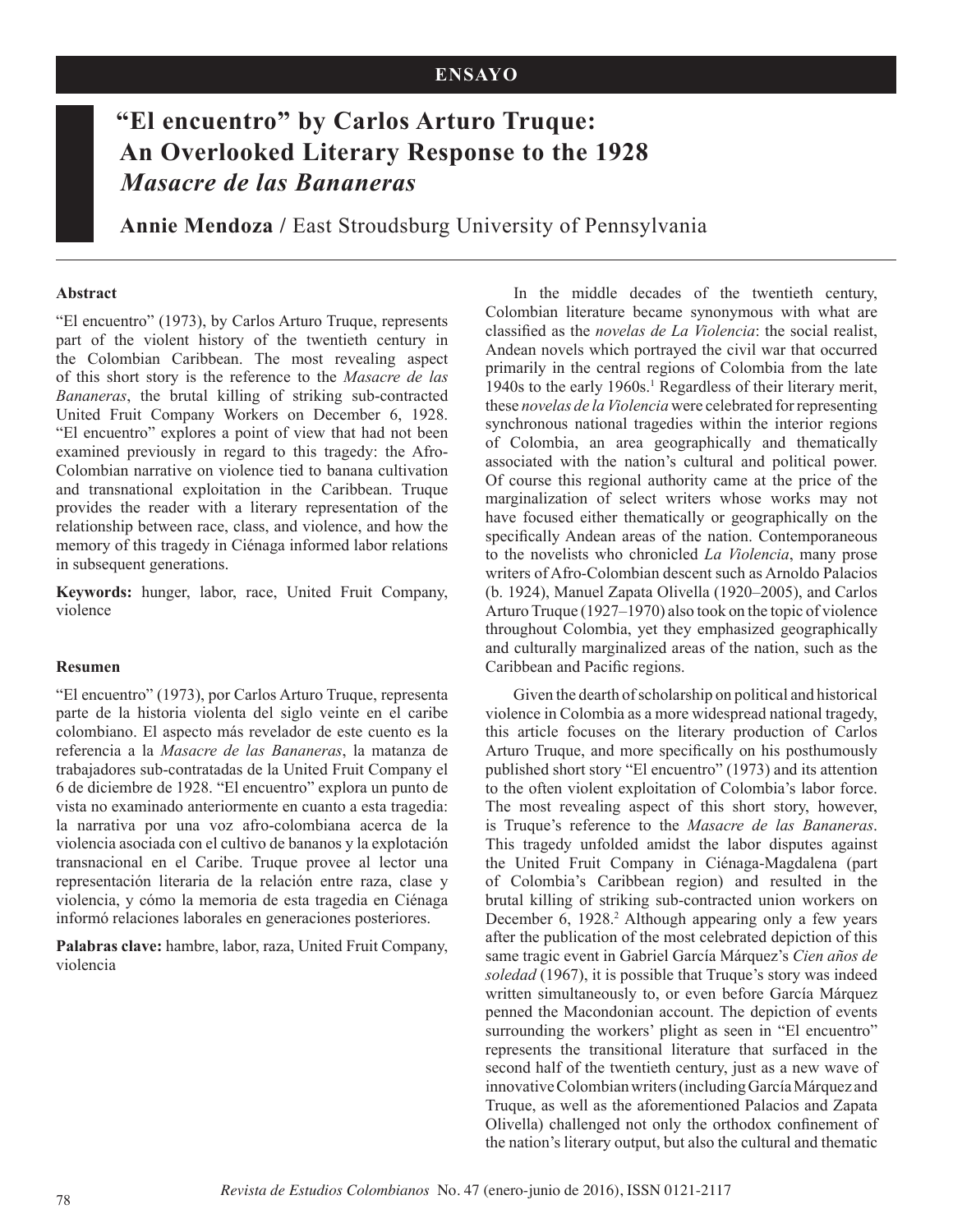dominance of the nation's center-Andean region.

Unfortunately, the categorization of Truque as a short story writer with an inclination towards Afro-Colombian consciousness in his writings has rendered his contribution to Colombia's literary representations of this tragedy widely unexplored within literary criticism. In my assessment, Truque's "El encuentro" explores a point of view that had not been examined previously: the Afro-Colombian narrative on violence tied to banana cultivation and transnational exploitation in the Caribbean. Moreover, these aspects are intertwined with what I deem to be a transitional text for Afro-Colombian writing. Truque's "El encuentro" thus represents one of the few examples of the literary relationship between race, class, and violence of the *Masacre de las Bananeras*, and certainly due to these intertwining factors critics have ignored this poignant tale when contemplating the literary representations of this tragedy.

Carlos Arturo Truque was born in 1927 in Condotó, in the department of Chocó, Colombia. His father, Sergio Isaac Truque Müeller, was of German heritage and his mother, Luisa Asprilla, of Afro-Colombian descent. Shortly after his birth, the family moved south to the city of Buenaventura, in the department of the Valle del Cauca and closer to Cali, one of Colombia's major cities. This move provided the Truque-Asprilla family with more educational and professional opportunities than those available to them previously. Although his father was a staunch conservative who preferred more stable careers for his children, the younger Truque eventually chose, against the older Truque's demands, to pursue a career in writing. He began his career contributing various articles, book reviews, and poetry to the newspaper *El Liberal.* In "Carlos Arturo Truque: Colombia a corazón abierto," the prologue to the anthology of Carlos Arturo Truque's short stories published in the *Colección de literatura afrocolombiana* in 2010, Sonia Nadezhda-Truque, daughter of the writer, discusses her father's failure to find work in Bogotá in 1954 due to his political views against the government. It is because of these beliefs, she contends, that he chose to use a number of pseudonyms, such as Charles Blaine, or Euqurt (his last name in reverse), in order to avoid any problems for himself or his family (S.N. Truque 12). Nevertheless, some of Truque's earliest literary recognitions came under his birth name, including a 1951 prize for his play *Hay que vivir en paz*, a 1953 award for his short story "Vivan los compañeros" (published in *Tres cuentos colombianos* alongside stories by Gabriel García Márquez and Guillermo Ruiz Rivas), and a third place award at the Manizales Folklore Competition for his short story "Sonatina para dos tambores" in 1958. In 1964 he suffered a stroke, which left him unable to work. Supported by friends and family, however, he continued to produce short stories during the last few years of his life. He died in Buenaventura in 1970 at the age of 42. Three years later, due to the efforts of his wife Nelly, the Colombian Ministry of Education published the collection *El día que terminó el verano y otros cuentos*. This assemblage of Truque's short stories includes some formerly published works, as well as un-published stories, including "El encuentro."

Truque's importance within the trajectory of Colombian literature first and foremost owes to the fact that he pertained to the wave of twentieth-century writers that shook the foundation of the nation's literary production. However there are two other, equally important reasons for which we must recognize his literary contribution. First, Truque is one of many overlooked Afro-Latin American prose writers, much lesser known than Manuel Zapata Olivella, who is rightfully celebrated as one of the most important writers of the twentieth century, both in and outside of Colombia. Secondly, Truque's "El encuentro" as a work of fiction, has been largely ignored within the bibliography of writers who represented the 1928 *bananeras* tragedy.<sup>3</sup> Like Gabriel García Márquez, Truque uses the symbolism surrounding the workers strike (*la huelga*), and its ensuing violence as his reference point for drawing attention to the deplorable working and living conditions in the Caribbean. In Truque's work, however, the allusion of the transnational factory's control over the area and the flashbacks to the strike of 1928 are presented using narrative techniques that coincide more with a neorealist tradition (Clarke 11), as opposed to the magical-realist style in which García Márquez's prose has been widely categorized.

"El encuentro" is a glimpse into the life of an individual family afflicted by the exploitation of the factory, a symbol of modern progress which has served, for decades, as the only labor opportunity available for the town's inhabitants. A modest house in the anonymous town provides the backdrop for a short scene involving two protagonists: Alonso and his wife María. Alonso works at the local factory, but recently his hours of labor have been reduced and he finds himself bringing less and less money into the household. Ambrosio, the union leader, although not appearing physically in the one-scene story, is detailed as having a strong influence on the socialist leanings of Alonso, much to the dismay of María. Within María's interior monologue, her opinion of Ambrosio's influence is drawn out according to what she deems as a parallel between the suffering of her household and that of Ambrosio. When Alonso returns home early from the factory, María assumes he is not putting in the same time at work, and her thoughts immediately turn to Ambrosio, whom she blames for Alonso's involvement with the union. However, due to the steady decay of their marriage—"Eran apenas como dos buenos perros tolerantes que mordían el mismo hueso sin causarse daños" ("El encuentro" 112)—she holds her tongue against questioning Alonso about either his labor at the factory or his early return. For María, Alonso's involvement with the union makes no sense, given that Ambrosio's children were suffering just as much as theirs: "andaban […] con las nalgas afuera, sin una mecha que ponerse" (112). Even more, according to María, Ambrosio's leadership in the union endeavors was based on "pura pereza, por no trabajar y andar en busca de los de la fábrica para hablarles de su maldito sindicato" (112).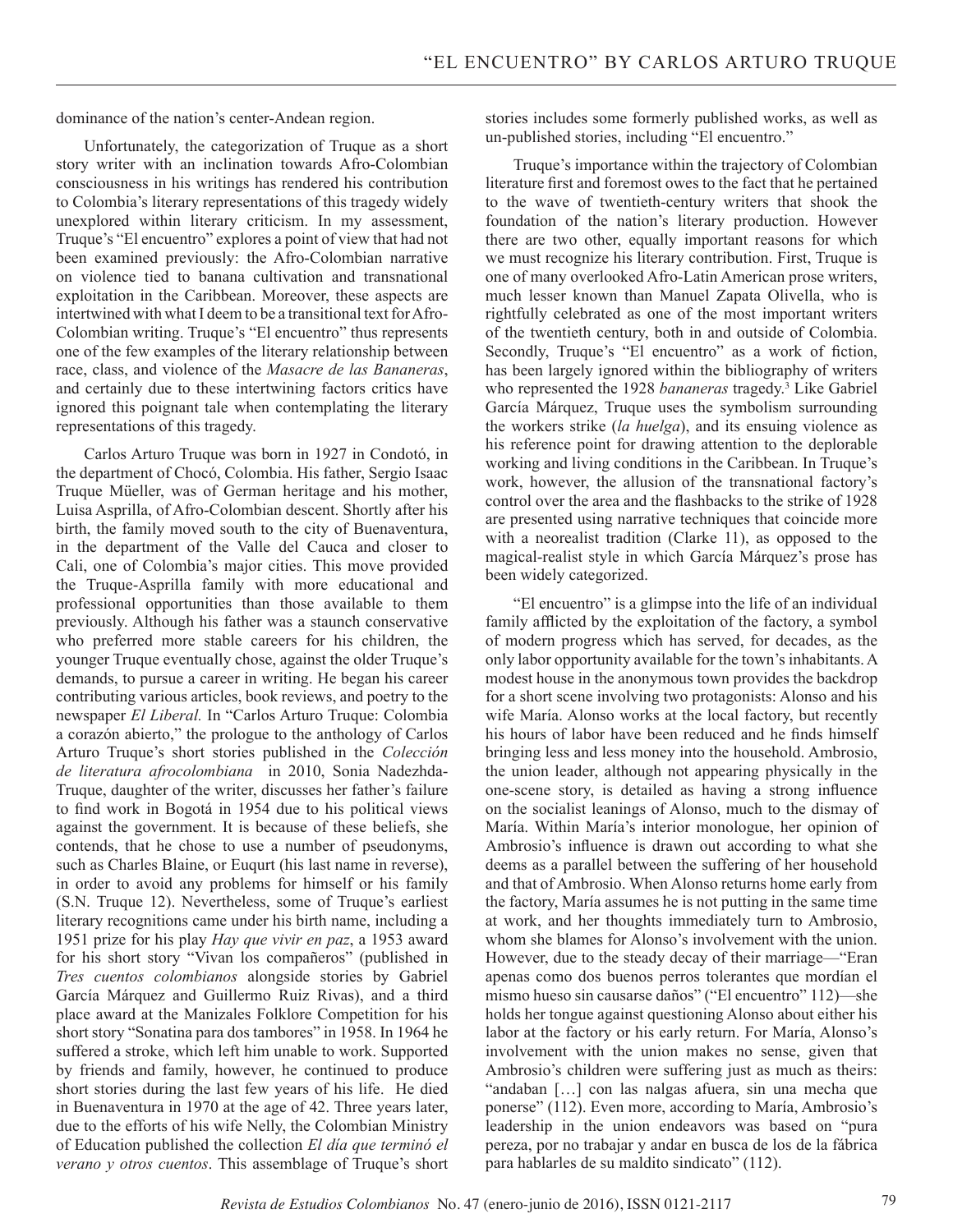The factory itself plays a major and dual role in the story. First, this space of industrial innovation functions as a root cause of Alonso and María's anguish as a couple. Apart from Alonso's scarce pay, which results in his family's hunger and constant financial uncertainty, María complains that the factory itself produces continuous dirt and dust in the house, thereby emphasizing its presence and stronghold over the town, as well as its unceasing metaphorical existence within the domestic sphere. Secondly, the factory effectively controls their fate, just as it has that of other families in the town for generations. The nature of its existence and violence is cyclical. The narrator stresses the parallel between the current conditions and those that both Alonso's and María's fathers experienced as workers in the factory decades prior: "Eso fue para María la huelga del 28. Un obrero muerto, una bandera roja, muchos borrachos, y Alonso niño, grave y solemne, empezando a ser hombre por un mandato de la vida" (114). María, like Alonso, experienced the original strike as the child of one of its workers; the Ciénaga tragedy is referenced by way of the "Huelga del 28" when both were merely youngsters unable to understand the struggle between the United Fruit Company and those they exploited. Since then, Alonso and María's fate has been intrinsically tied to the factory, as well as to each other, as Alonso's life and that of their family has been since affected in two important ways. First, Alonso came of age due to this capitalist structure that reigns over the town, since he experienced his father's death as a result of the violent outcome of the strike. And secondly, his push towards adulthood occurred upon taking over the role of "man of the family" with his recruitment by the factory. The narrator describes how María's parents commented on this event, thus serving as a parallel between the Alonso/María relationship and that of her own parents:

—Hoy recibieron a Alonso en la fábrica

 $\rightarrow$  Alonso? —preguntó ella— *i*No es...?

—"¡Anjá! —cortó él, acompañando la exclamación con un enérgico movimiento en la cabeza.

—¡Es un niño! —trató de protestar la vieja.

Pero él tomó un pan de la mesa, lo partió en dos, se llevó la mitad a la boca y con esta aún llena repuso:

—Y qué. Ya se hará hombre; yo entré antes que él… (115)

In this scene, the basic struggle for survival is symbolized by Maria's father's breaking of the bread in the midst of his discussion: it is the need to provide basic sustenance for the family that allows the factory to exploit the town, as its owners know that their employees have no other viable options.

Concerning this concept of hunger, Marvin A. Lewis observes the following regarding Truque's short stories:

> Many of these vital moments interpreted by Truque are plagued with violence, terror, alienation, and

dehumanization. Rarely is there a positive moment in the interactions of his literary characters. Rather, most of them are so engrossed in the struggle to survive that they do not pause to think of the positive in their lives. Hunger is a recurring motif in Truque's works […] the force of this instinctual drive causes men to react irrationally in their relations with others  $(41)^4$ .

We see that it is precisely the prevention of hunger— María's own, as well as that of Alonso and their small child that is the driving force behind María's preoccupation with Alonso's work. Nevertheless, and ironically, María accepts the inescapable and dominant nature of the factory, even recognizing that she feels comfort in knowing that this is an everyday part of life: "Sentíase segura, firme en su centro, cuando el hombre salía por las madrugadas y regresaba a los mediodías trayendo con su presencia la seguridad del pan escaso y el techo polvoriento" (115–116). María thus fears Ambrosio, for he threatens the paradoxical security one of daily hunger and poverty as tied to the factory—that previous generations also experienced:

> [...] la fábrica había estado allí antes que Alonso, ella, su padre y el padre de Alonso; que sus muros se habían ensanchado sobre la barriada como el agua mala y que los hombres que en ella nacieran le pertenecían como Alonso le pertenecía. Todo lo que se saliera de este círculo no formaba parte de su verdad, era antinatural, contra todas las reglas. (115)

No other worry, not even the maintenance of shelter or the quest for education, is as a viable concern for María, or for the household in total. It is only after Alonso is unable to have a second serving of a modest bowl of soup—due to the lack of a sufficient amount of food—when his thoughts wander because of his resultant state of hunger. However, unlike María who interpreted their hunger as part of an inescapable reality, hunger becomes the precise force that drives him to listen to the call to join the masses of workers standing up against the factory's exploitation, as led by Ambrosio in the final scene.

In his critical analysis of this scarce economic security that the capitalist edifice provides, Lewis says:

> María, his wife, constantly reminds him [Alonso] that a little bit of something is more than a whole lot of nothing […] The dichotomy in "The Encounter" is between the economic security the factory could provide and the abject poverty in which the workers live and from which they wish to break (56).

In effect, the story confirms the cyclical nature of historical violence: the final scene has María remembering the outcome of the strike of 1928, "unida extrañamente a un pasado que no quería que se repitiera" ("El encuentro" 119). Alonso's choice in following Ambrosio and the crowd joining the strike instead of the whistle of the factory (in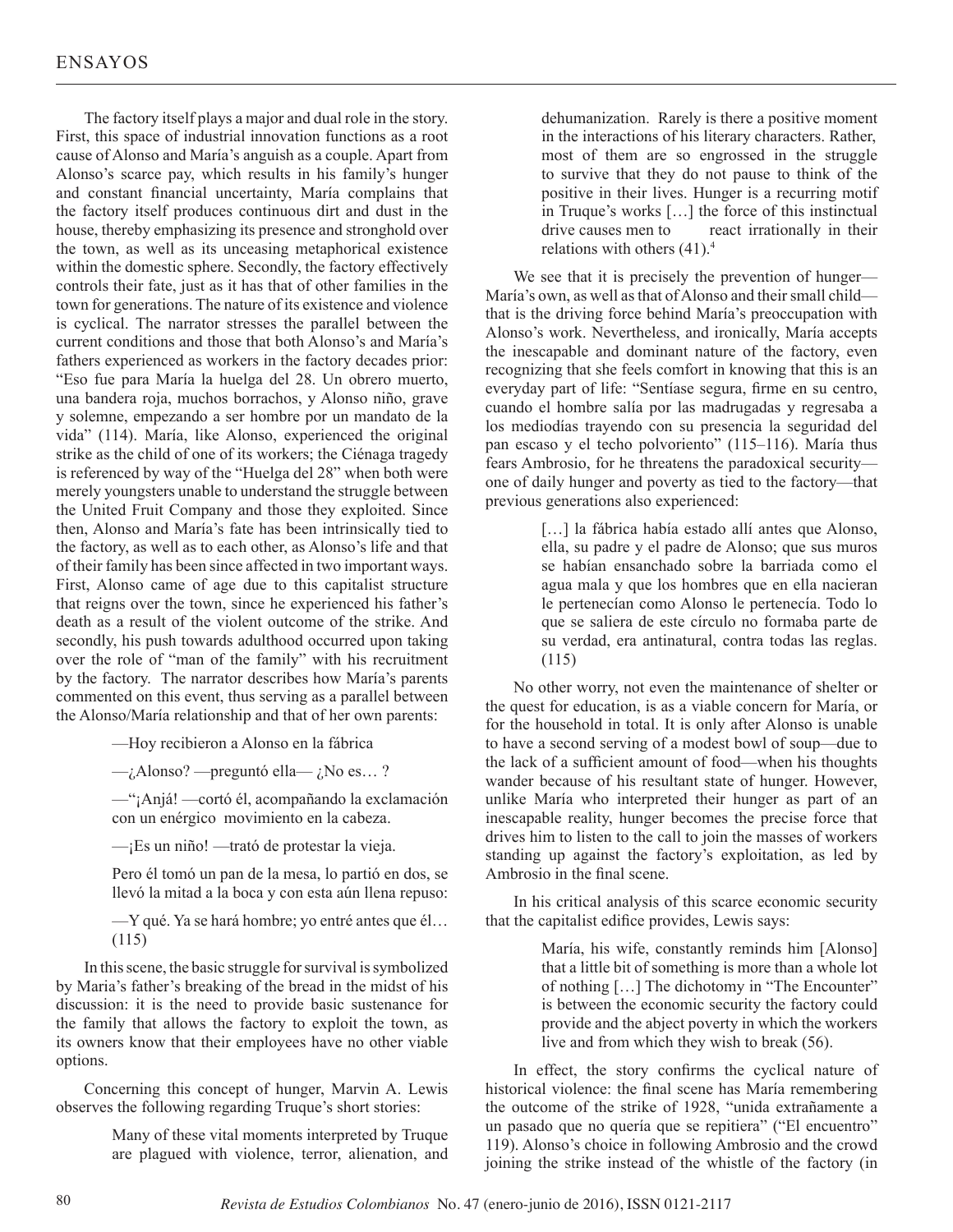spite of María's pleads to go work instead of giving money to the union) confirms the repetition of history that will ensue. Alonso's death is imminent upon his leaving, as the narrator describes how the scene corresponds to a final goodbye: "Ya no la veía, ya no la sentía, olvidado como estaba y sumergido, fuera de sí, limpio, ganado por esa corriente tierna y poderosa" (120). The encounter with the masses could very well be an encounter with his own death, and a parallel to his father's demise decades prior.

The notion of the "encounter" that the title suggests can lead us to various interpretations of the *encuentro*  itself. The first and only literal encounter during the story is between Alonso and María. But the ultimate encounter is that of Alonso with his future, as he leaves the house against María's wishes to confirm his solidarity with Ambrosio and the union cause. His departure will ultimately result in the repetition of historical violence, tied directly to the 1928 events. Both the plot of "El encuentro," and the husband's final goodbye bear a striking resemblance to another of Truque's short stories, "Lo triste de vivir así" (1953). "Lo triste de vivir así" is also a one-scene construction that becomes a platform from which to discuss the situation of the labor force and transnational exploitation, particularly how these components result in hunger and an overall sense of instability for the household.<sup>5</sup> In general, Truque's work stays faithful to detailed descriptions of those suffering under transnational exploitation. He highlights these basic elements of survival in congruence with marginalized communities, in particular with Afro-Colombians who have historically represented a large portion of this class struggle between the worker and the factory. Truque's literary technique in these detailed yet short descriptions forfeits both the exaggerative and experimental styles, each of which was in vogue throughout the middle decades of the twentieth century. This consciousness is also the nucleus of Benita J. Clarke's examination of Truque's work in "'La fuga' de Carlos Arturo Truque: El tema de la locura en una clave menor." 6 Clarke places "La fuga," as well as Truque's prose fiction in general, within a discussion of the neorealist style:

> Una clave de la técnica literaria [neorrealista] de Truque es su presentación de una situación específica en la que el (los) protagonista(s) actúan frente a las circunstancias de su medio ambiente, dejando así que la crítica sea implícita […] Así, encontramos en los cuentos de Truque una descripción detalladísima de cierto momento clave en la vida de los personajes que cambia el rumbo de su existencia de alguna manera u otra." (13)

Thus, similar to "Lo triste de vivir así" or "La fuga," various instances detailed meticulously by Truque, lead to the final, crucial moment of "El encuentro." But it is one particular moment—the very act of Alonso's leaving the house—which causes a rift in the cyclical nature of his life with María and their unbinding connection to the factory. Yet, whatever the outcome of Alonso's action, he and María will remain tied intrinsically to the factory's control.

Alonso's attempt to break from the confinement perpetuated by the factory's control of the town for generations is comparable to Truque's political viewpoints as an Afro-Colombian writer. In Lewis's introduction to *Treading the Ebony Path*, he discusses the intertwining of race and class as core elements of which authors such as Truque, Palacios, and Zapata Olivella—have been historically conscious. Lewis states:

> The word *Afro-Colombian* is used in this study to suggest that these writers recognize the importance of their ethnic backgrounds in the development of their literary creations and in the manner in which they relate to Colombian society. They are faced with the task of writing both as Colombians and as blacks. This creates a unique problem of duality of perspective since they cannot separate the situation of poor blacks from that of the majority of destitute Colombians. Therefore, the issue in the literature becomes one of balancing class/caste against ethnicity, with the realization by the authors that, for Afro-Colombians, the class problem is compounded by one of color. (2)

We see, therefore, precisely how the class struggle present in Truque's work is also inherently tied to ethnic and racial marginalization in Colombia. The boundaries that slavery imposed have historically victimized Afro-Colombians within racist systemic practices, such as lack of access to both education and alternative opportunities for employment. Transnational corporations such as the United Fruit Company had been exploiting these conditions for almost a century by the time "El encuentro" was published, and Truque's work, both in narratives and essays, showcase this injustice. Truque's autobiographical essay "La vocación y el medio. Historia de un escritor" (1955) sheds further light on the consciousness he shared with other Afro-Colombian writers, in particular the barriers that writers face in Colombia when challenging the dominant ideology of the nation:

> [...] el artista es tolerado apenas cuando la clase dirigente quiere olvidar por unos minutos la tragedia de los balances y las cotizaciones de la bolsa. Entonces esa clase rectora inepta pone sus condiciones y obliga al artista a hacer una obra alejada de la realidad, con materiales de segunda mano, pero que puedan servir si el objetivo es llenar los deseos enfermizos de una casta que ha vivido de los sufrimientos ajenos y que no quiere un arte que pueda mostrarle su culpabilidad. (39)<sup>7</sup>

These words indicate the strategic and careful way in which Truque discussed violence in "El encuentro" and relates the overall feeling of instability in the household and the town. Brought on by both class and racial hierarchies,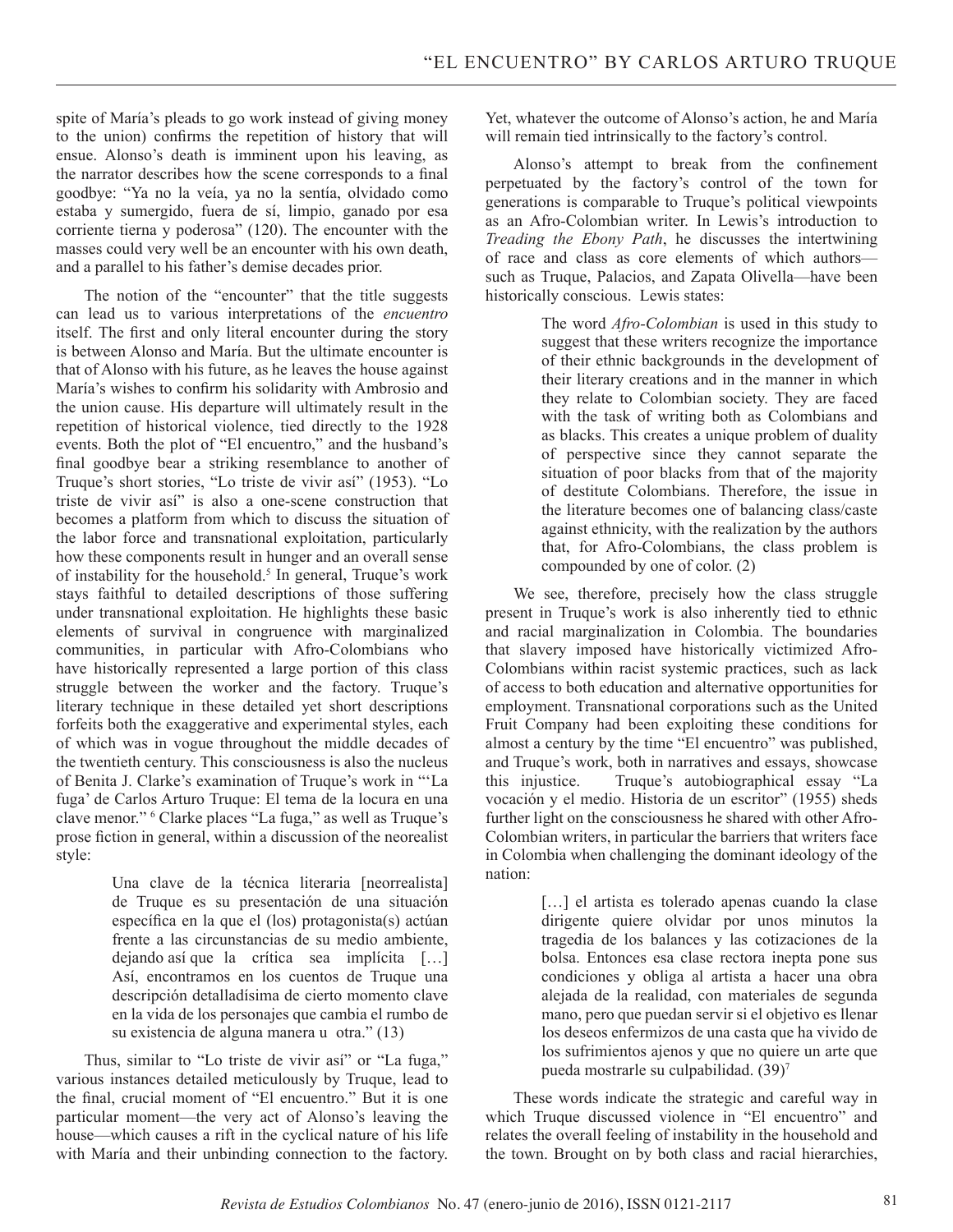this subordinate position proves to be a manifestation of the continuation of a more subtle, institutionalized and thus more dangerous violence. This is consistent with the previously discussed attempt to move away from the explicit and saturated accounts of violence; a strategy of which the writers of Truque's generation were fierce proponents.

Nevertheless, Truque's story maintains a crucial ambiguity in regards to the actual events and details surrounding the 1928 tragedy. This is important because Truque—who hailed from Condotó, Chocó—may have been consciously vague in order to avoid drawing attention to himself during the 1960s. Although the era of *La Violencia* had subsided, the "Frente Nacional" (1958 – 1974) was in place, and these years still formed a very conflicted political timeframe in Colombia.8 Thus, in congruence with Lewis's discussion on the consciousness of Afro-Colombian writers, although the commitment to present marginalized themes and geographic regions was at the forefront of their consciousness, it was important that they not be overly explicit in the condemnation of the state. This is perhaps one of the reasons that references to the 1928 tragedy were virtually unknown within literature prior to the 1960s, and thus little was known about the massacre outside of the Caribbean. This is in opposition to the way in which the *novelas de La Violencia* indeed focused on the fighting that occurred during the 1940s and 1950s in the nation's Andean region at the exact historical moment in which the actual events were occurring.

Nevertheless, one literary or artistic reference that may have some connection to the strikes of the 1920s is the poem "El líder negro," which appeared in the Cartagenaborn writer Jorge Artel's collection of poetry *Tambores en la noche* (1940). Artel composed these verses in homage to Diego Luis Córdoba, an Afro-Colombian politician active in the first half of the twentieth century. Córdoba founded the Department of Chocó in 1947. A selection of verses in "El líder negro" reads:

> Ep pueblo te quiere a tí, Diego Luí, ep pueblo te quiere a ti.

[…]

Tú erej eggrito y la sangre de locque ettamoj abajo, de locque tenemoj hambre y no tenemoj trabajo, *de loc que en la huegga sufren la bayoneta calá* […] (52-53, my emphasis)

We can interpret these verses as a connection that Artel draws between the leadership of Córdoba and the struggles not only of Afro-Colombians (who undeniably comprised a large part of the banana plantations' workers in the Magdalena region of the Caribbean), but of all those socially alienated

workers without a voice who could find their silenced "grito" with the leader. Laurence E. Prescott discusses Artel's work in *Without Hatreds or Fears: Jorge Artel and the Struggle for Black Literary Expression in Colombia* and how the 1920s in particular were a pivotal time in the young writer's awakening to the historical changes occurring throughout Colombia:

> The close of the 1920s also witnessed the end of the long period of Conservative political rule of Colombia, begun in 1884. In 1930, the very year that Artel went to Bogotá, Liberal candidate Enrique Olaya Herrera was elected president of Colombia. During that same period Marxist and other leftist ideas, spread by the triumph of the Russian Revolution and the successes of the Mexican Revolution, began to take hold in the country, particularly among Liberal youth. (67)

Written in colloquial vernacular, lines such as "Tú erej eggrito y la sangre/[…] *de loc que en la huegga sufren/la bayoneta calá*" (Tú eres el grito y la sangre/ […] de los que en la huelga sufren/la bayoneta calada) refer back to a symbolic leadership found in Córdoba. Though Artel does not explicitly speak about the United Fruit Company workers of the 1920s, his position as a writer who grew up on the Caribbean coast and was a published poet at the time of the 1928 tragedy is nevertheless evident in these verses. Further, as Prescott discusses in regards to Artel's poem "El líder negro," "[…] the *grito* is not only a manifestation of coastal identity, but also, particularly, of black identity. The freedom and ability to "pegar un grito," that is, to let out a shout, is essential to the costeño's expression of self" (126). Although Córdoba's leadership was primarily associated with the interior region of Antioquia (from which the Department of Chocó was formed), his poetry also gains a symbolic meaning for Afro-Colombians from the coast. This coastal group indeed suffered not only during the 1920s strikes, but also afterwards during the 1930s upon the withdrawal of the United Fruit Company from this region at the height of the worldwide economic depression.

Artel's poem, published in 1940, is noteworthy to my discussion of Truque because it references the struggles of the laborers on Colombia's Atlantic coast. Furthermore, it is a poem in which we can perceive a cautious effort to avoid explicit references to the events surrounding 1928. This caution is manifest for two intertwined reasons. First, the political atmosphere of the 1940s was one in which the hostility of the nation's Conservative and Liberal forces was morphing into rural violence, creating war and bloodshed amongst *campesinos* throughout the nation's geographic interior (in departments such as Antioquia, Cundinamarca, and the outlying areas of Bogotá). Artel—most likely aware of other leaders like Gaitán, who also served as the voice of socially marginalized groups—may not have wanted to "fuel the fire," so to speak, that was already burning within the nation. Secondly, as an Afro-Colombian writer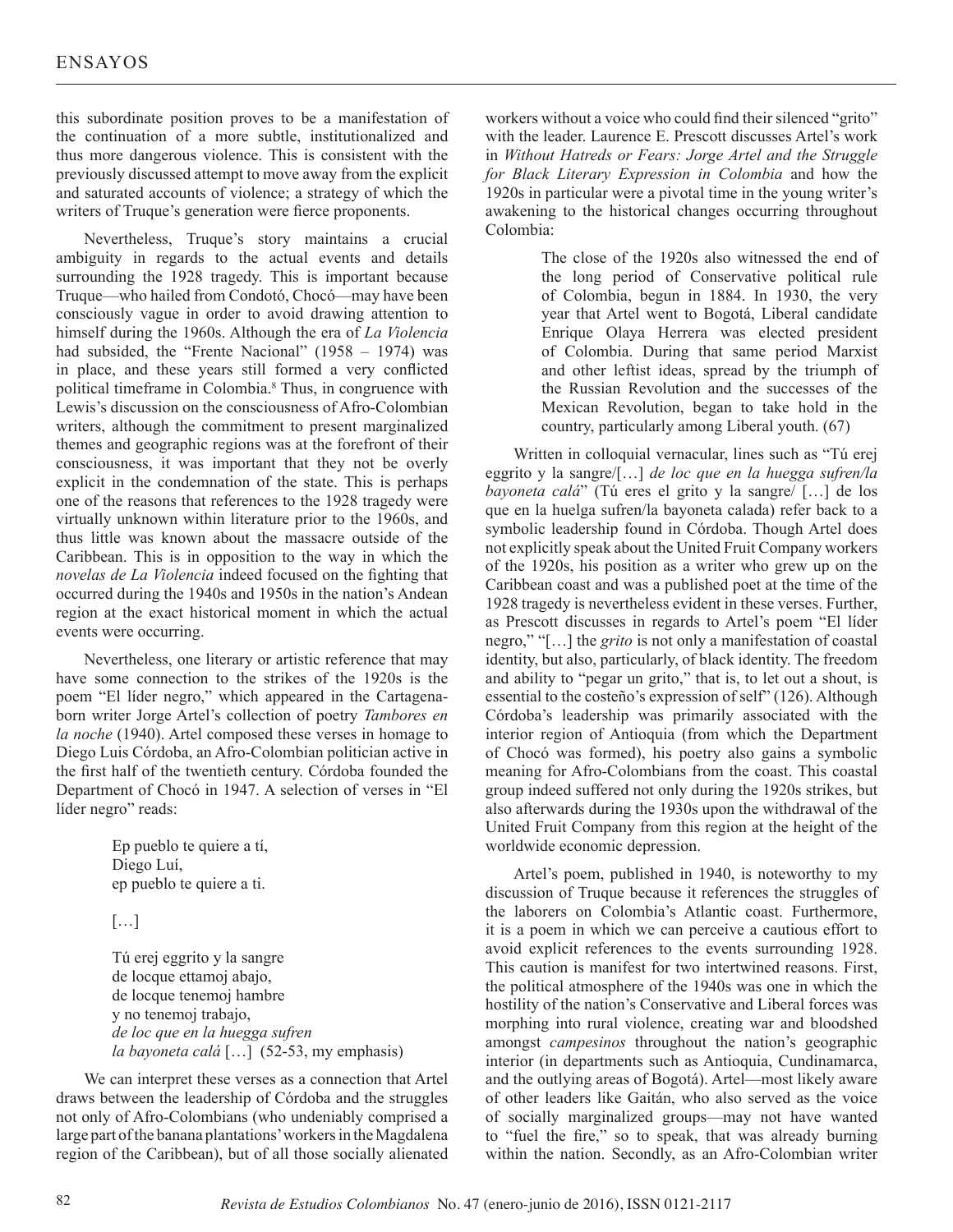whose literary themes were committed to representing the circumstances of those who shared this identity, Artel most likely knew the restrictions that were imposed upon the artistic production of socially alienated communities during the first half of the twentieth century. This is especially true in regards to voicing opinions against the government or the United States, and transnational corporations like the United Fruit Company.

These factors can certainly be applied to Truque's work decades later. In spite of the fact that "El encuentro" provides a very subtle reference to the events of December 6, 1928, Truque's identification with the tragedy in Ciénaga allows for a larger discussion on how class and racial divisions in Colombia, particularly in the Caribbean region, enabled the fruit company to take advantage of economic and social disparities which resulted in hunger and lack of alternative job opportunities. I believe that the caution with which Truque wrote "El encuentro" is related to his position as an Afro-Colombian writer; similar to the carefulness with which Jorge Artel was writing two decades prior.

Through the medium of short story, Carlos Arturo Truque's discussion of the circumstances related to a tragedy that occurred on the brink of worldwide revolutionary movements, as well as a growing and international pan-African consciousness, reveals a preoccupation with reevaluating the nation's history–especially as it pertains to race, class, and violence. "El encuentro" represents the complex relationship between these three factors and outlines how both national and social conditions are in fact interrelated. Truque's literary endeavors attest to his consciousness as a writer attentive to these interconnections within Colombia. In specific, he adopts the premises of race, class, and violence as themes in his prose to demonstrate how such factors have historically contributed to the subordinate position of the Afro-Colombian community. I believe that it is for these aspects that his focus on the 1928 violence against the *bananeros* in the Caribbean has been largely ignored and uncategorized within the breadth of literary interpretations of this event. Furthermore, Truque's fiction is also significant as he was part of a generation of writers who contributed to the shift in Colombia's literary focus from *La Violencia* to other subject matters that encompassed marginalized communities and geographic regions. His exploration vis-à-vis short stories includes a discussion of class and ethnic marginalization throughout Colombia specifically, and the Caribbean more broadly. As such, these *cuentos* point to the way in which racialized identity markers have been consistently marginalized from inclusion in Colombia's national consciousness.

## **Notes**

- 1 Literary critics such as Robert Kirsner ("Four Colombian Novels of 'La Violencia'" 1966) and Lucila Inés Mena ("Bibliografía anotada sobre el ciclo de la violencia en la literatura Colombiana" 1978) classify all works that shed light on some type of violence in Colombia as pertaining to the age of *La Violencia*. This is the case even for novels that take place in the Caribbean regions of the nation, such as *La mala hora* (1962) and *Cien años de soledad*, both by García Márquez. But in reality, what is socially and historically considered *La Violencia* within Colombia is precisely the era that exploded after the *Bogotazo* of 1948, after the riots that ensued due to Jorge Eliécer Gaitán's assassination and the partisan war that continued to spread out into the rural Andean regions of the nation. However, in spite of the fact that novels such as *La mala hora* and *Cien años de soledad* discuss the historical and socio-political violence that Colombia has faced since its independence in the nineteenth century, they are not, as others have deemed, representing the age of *La Violencia* that exploded within the interior region of the nation upon Gaitán's assassination. *La mala hora* and *Cien años*, as well as some novels by Manuel Zapata Olivella, Fanny Buitrago, or Álvaro Cepeda Samudio, to name but a few, focus on the violence that afflicted the Caribbean areas of Colombia.
- 2 Often overlooked within studies of the era of *La Violencia* is that the violence surrounding the *bananeros* was actually a precursor to the *Bogotazo* two decades later. Jorge Eliécer Gaitán was a staunch supporter of the striking workers and fought vigorously for the state to investigate the transnational exploitation and tragedy that ensued on December 6, 1928. His struggle to expose the government involvement in the hostility by the United Fruit Company to their sub-contracted workers on the Caribbean coast, as well as his overall advocacy of workers' rights and support for the nation's poor and marginalized communities, helped lead him to a Liberal party presidential nomination at the time of his assassination.
- 3 The most recognized author in regards to the literary representation of the violence against the United Fruit Company workers is of course, Gabriel García Márquez, but other authors, such as Álvaro Cepeda Samudio (*La casa grande* 1962), have also received recognition for their interpretation of these events. Probably the most comprehensive study regarding the few literary representations of the 1928 *bananeras* tragedy is David H. Bost "Una vista panorámica de las respuestas literarias a la huelga de las bananeras de 1928" (1991). In addition to analysis of *La casa grande* and *Cien años de soledad*, his study includes two lesser-known novels that chronicle the events: Efraín Tovar Mozo's *Zig zag en las bananeras* (1964) and *Los muertos*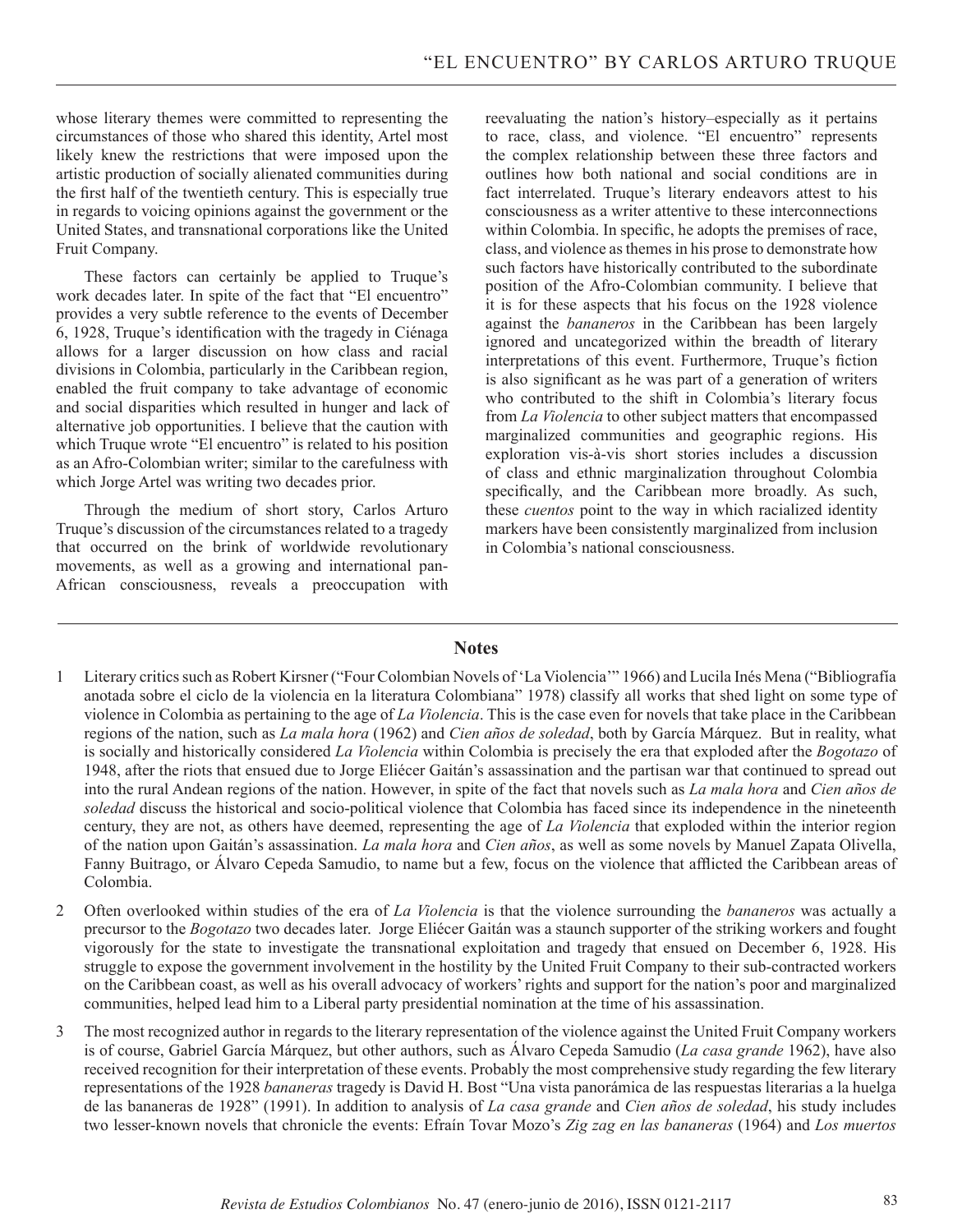*tienen sed: el drama de las bananeras* (1969) by Javier Auqué. Further, *Rewriting the Nation: Novels by Women on Violence in Colombia* (Mendoza, 2015) discusses how Fanny Buitrago's *El hostigante verano de los dioses* (1963) also provides a fictional representation of this tragedy.

- 4 Lewis is one of the few literary critics who has discussed Truque's work, and the only one who has addressed "El encuentro" in particular in *Treading the Ebony Path: Ideology and Violence in Contemporary Afro-Colombian Prose Fiction* (1987).
- 5 Similar to "El encuentro," in "Lo triste de vivir así" factory exploitation is the backdrop for a brief confrontation between husband and wife in a modest household. The husband has been laid off and is trying to hide this fact from his wife, Amalia. He is using their savings and pretending that it is income so that his wife and children will not become alarmed. Similar to María, Amalia is against the socialist leanings of her husband, and particularly the radical literature (notwithstanding masochist and anti-female) of José María Vargas Vila Bonilla (Bogotá, 1860–1930) of which he is fond. This is particularly important as a symbolic reference against the conservative government of Gustavo Rojas Pinilla, dictator of Colombia at the time of the story's publication. The husband leaves the domestic setting in the end, not to join a radical cause, but to find solidarity with other workers who, like him, have been laid off and are disillusioned for any possibilities of possible change under the government's current administration.
- 6 "La fuga" was also published in *Granizada y otros cuentos* (1953).
- 7 "La vocación y el medio. Historia de un escritor" was originally published in the journal *Mito* in 1955 and was recently reprinted in *Vivan los compañeros. Cuentos completos* (2010), part of the Biblioteca de Literatura Afrocolombiana series published by Colombia's Ministerio de Cultura.
- 8 After the dictatorship of General Gustavo Rojas Pinilla (1953–1957) was overthrown, the Frente Nacional was put into place (1958–1974). One of the convictions of the National Front was to censor discussion on the past era of Violence that Colombia had just experienced for almost two decades.

### **Works cited**

Artel, Jorge. *Tambores en la noche, 1931-1934*. Cartagena, Colombia: Bolívar, 1940.

- —. "El líder negro." Artel, Jorge. *Tambores en la noche*. *Colección de literatura afrocolombiana* Vol. 10. Bogotá D.C.: Colombia, 2010. 57-58. Print.
- Auqué Lara, Javier. *Los muertos tienen sed: el drama de las bananeras, novela*.

Caracas: Monte Ávila, 1970. Print.

- Bost, David H. "Una vista panorámica de las respuestas literarias a la huelga de las bananeras de 1928." *Revista de estudios colombianos* 10 (1991): 12-23. Print.
- Buitrago, Fanny. *El hostigante verano de los dioses*. 1963. Barcelona: Plaza & Janés, S.A., 1977. Print.
- Cepeda Samudio, Álvaro. *La casa grande*. 1962. Bogotá: Plaza & Janés, 1985. Print.
- Clarke, Benita J. "'La fuga' de Carlos Arturo Truque: El tema de la locura en una clave menor." *Afro-Hispanic Review* 9:1/3 (1990): 11-17. Print.
- García Márquez, Gabriel. *Cien años de soledad*. 1967. México, D.F.: Diana, 1986. Print.
- García Márquez, Gabriel, Guillermo Ruiz Rivas and Carlos Arturo Truque. *Tres cuentos colombianos*. Bogotá: Ed. Minerva, 1954. Print.
- Kirsner, Robert. "Four Colombian Novels of 'La Violencia'." *Hispania* 49.1 (1966): 70-74. Print.
- Lewis, Marvin A. *Treading the Ebony Path: Ideology and Violence in Contemporary Afro-Colombian Prose Fiction*. Columbia: University of Missouri Press, 1987. Print.
- Mena, Lucila Inés. "Bibliografía anotada sobre el ciclo de la violencia en la literatura colombiana." *Latin American Research Review* 13.3 (1978): 95-107. Print.
- Prescott, Laurence E. *Without Hatreds Or Fears: Jorge Artel and the Struggle for Black Literary Expression in Colombia*. Detroit: Wayne State University Press, 2000. Print.